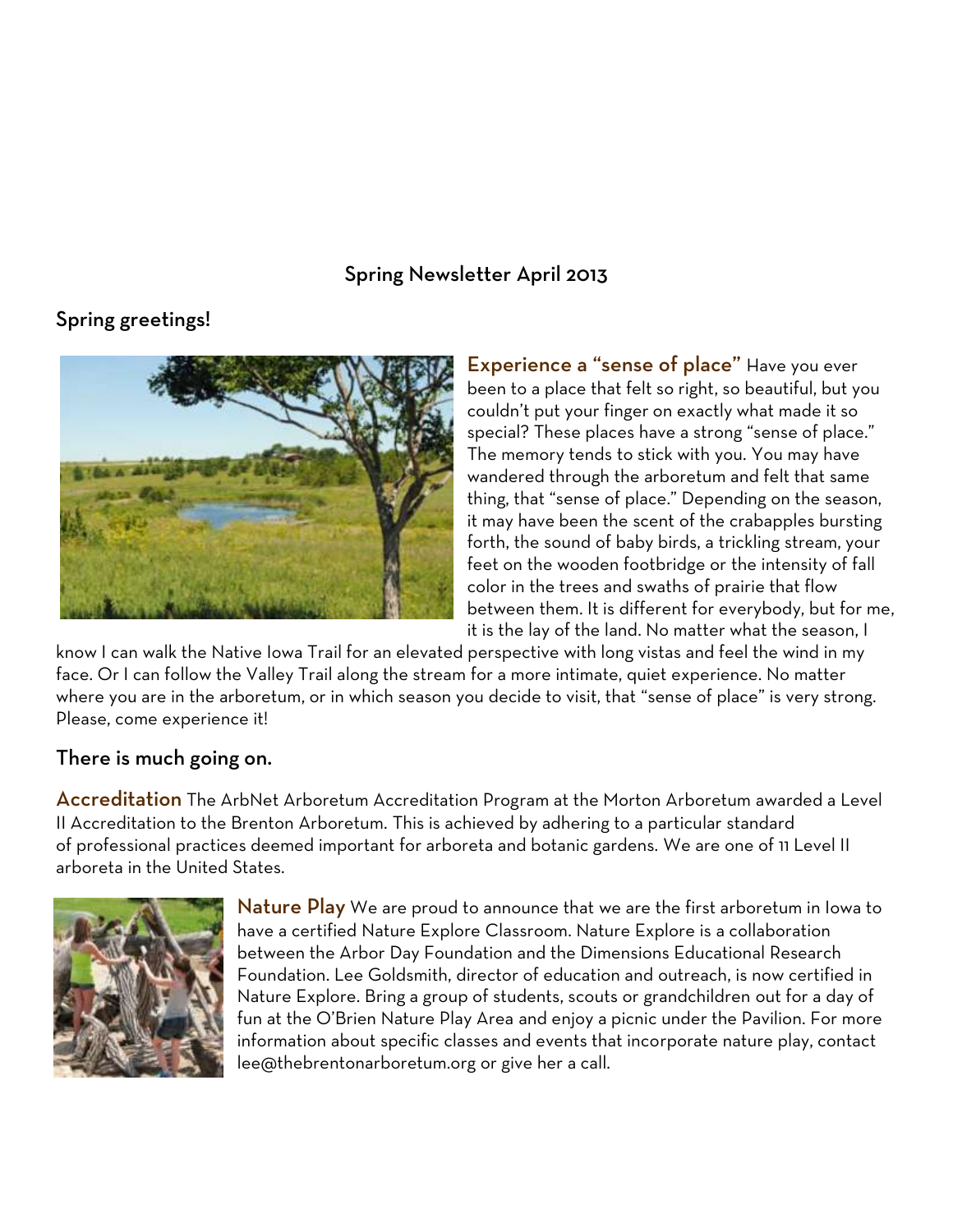**Stine Addition** The master plan for the 20-acre Stine addition just south of the arboretum is finally complete! This expansion will offer a variety of experiences for visitors. You will see tight groves of Kentucky coffeetrees and other woodland upland species, long vistas across expansive meadows, a lovely riverine walk leading you to a rustic amphitheater nestled in an oak savanna, and much, much more. We are so very excited, but need to be patient. We will keep you posted on all of these developments. We are grateful to the Eddy Family Foundation for making it possible. Thank you!



## Water and Soil Initiative Every time we receive 1 inch of rain,

44 million gallons of water flow across approximately 1,700 acres of our watershed, into streams and ponds, then into Hickory Creek, before finding its way to the Raccoon River—Des Moines' primary drinking water source—taking precious soil with it as it goes. This has created erosion and siltation issues for the arboretum. With the help of Solutions In The Land (www.solutionsintheland.com), we are exploring our options, including a watershed-wide approach that will benefit not only the arboretum, but the surrounding community as a whole. As we meet with city and county officials, surrounding land owners and local agencies, we are mindful of our role as a public entity to help increase awareness of water and soil conservation. We want to foster the idea that plants, air, water and soil are at the heart of a healthy environment—and that benefits us all.

Updated Website Thanks to some dedicated volunteers and our own Lee Goldsmith, we have launched an updated website. New features include an updated map, easier access to classes and events information, a Support page, and much, much more. Check back often to see the latest news about what's happening at the arboretum.

Support Thank you to those of you who recently renewed memberships. You make all of this possible. Membership is one of many ways to support the arboretum. Volunteering is another. For a list of opportunities, go to the Support tab on the website.

Member Feedback Thank you to those who participated in our focus group and electronic survey last fall. You not only answered questions, you passionately offered very useful ideas and suggestions. The information collected suggests that you—the members—value quiet enjoyment, appreciate the educational offerings (but want more of them), and want more cultural experiences that include art, music and food. We heard you and have designed the 2013 calendar accordingly. You can find it on the back page of this newsletter. There is something for everybody.

## Save the Dates

Mark your calendars for the  $8<sup>th</sup>$  annual Membership Gathering: Tree Voices on June 8. This year we recruited board members and others to share their knowledge and personal stories about selected trees. We believe you will enjoy this revamped membership gathering.

Then, get your toes tapping on July 20 during An Evening of Tango. The Des Moines Tango Trio, along with dance instructor Valerie Williams, will delight us. Come ready to join in, or sit by and be entertained.



Join us on September 7 for another memorable performance by Sarah Plum and company at our Chamber Music Event. Don't miss this popular annual event!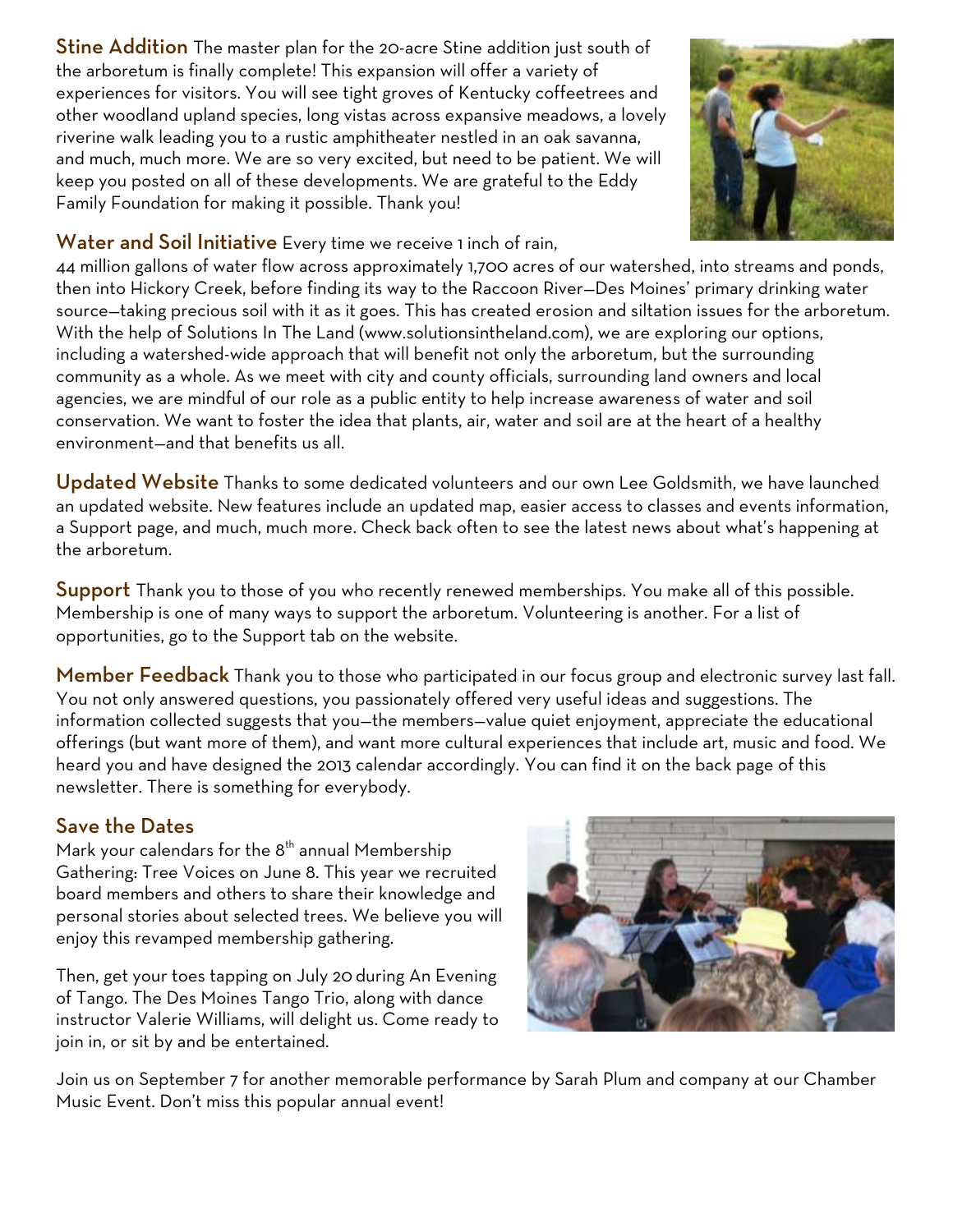# Collections/Evaluation/Research

Kentucky Coffeetree As you may know from past newsletters, we are poised to expand our Kentucky coffeetree collection. Thirty are incorporated into the master plan for the Stine Addition, 30 more will be located on the west side of the main road just after you enter the arboretum, and 30 more will be located in another location to be determined. In addition to those 90 trees, we also plan to display Kentucky coffeetrees in tight groves as part of a new Upland Woodland planned for the east edge of the Stine addition. This tree is lovely as a specimen as well as in a tight grove, which is how Andy Schmitz, director of horticulture and general manager, has observed the tree's natural habitat on his numerous collecting trips (13 this past



winter alone). Our goal is to provide visitors with two different experiences of this beautiful tree.

**Chokeberry** We will add eight new chokeberry *(Aronia*) cultivars to our shrub collection just down the hill from the Pavilion. Perhaps you have heard about the health benefits of the berries from this native shrub, including extraordinarily high levels of antioxidants which can aid in preventing cardiovascular disease and cancer. But did you know that Aronia is also a most beautiful yet tough shrub for the landscape? Visit the arboretum to learn more about how to grow this useful shrub.

Restoration Chestnut The arboretum is one of many organizations in partnership with the American Chestnut Foundation (ACF) to find a hybrid of this magnificent tree that not only resembles the original American chestnut., but also resists the blight, pests and pathogens that plague this tree. The ACF is using a "backcross method" to create these hybrids. Andy will grow the trees from seed, observe and record their growth and other characteristics, and report to the ACF. This is a long-term commitment for the arboretum, and an opportunity to play a role in the preservation of this iconic tree. In the meantime, you can see Chinese chestnut (*Castanea mollissima*) and American chestnut *(Castanea dentata)* trees here at the arboretum.

In closing, we want to truly thank you, our members, for your ongoing support of the arboretum. You make all of this possible. And please, visit this spring to experience the unique "sense of place" the arboretum offers.

Sincerely,

Limmluhn

Lynn Kuhn Buz Brenton Executive Director **Founder**